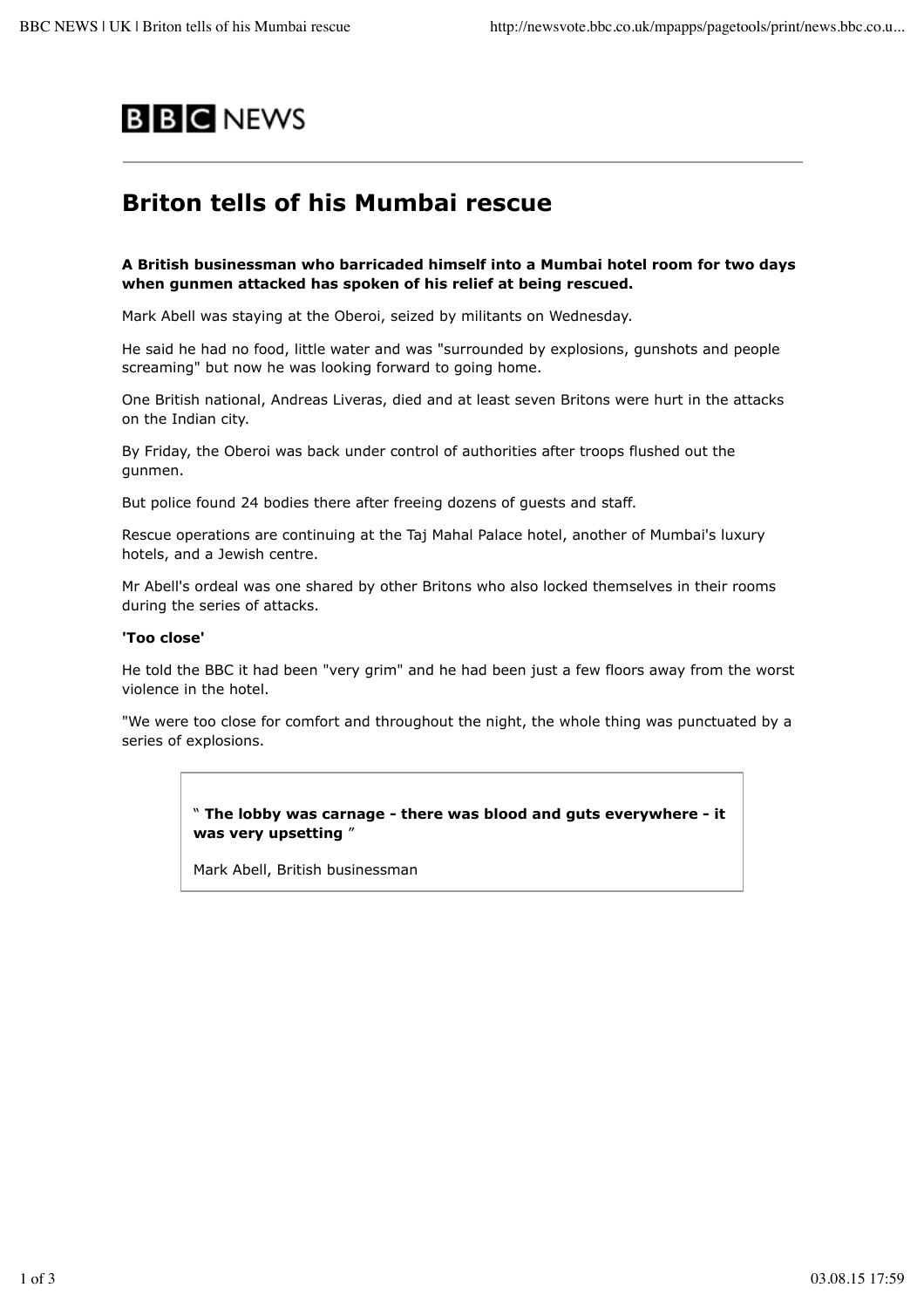"Towards the end of the night it started to quieten down and I was communicating on my Blackberry with other people who were in a similar position and we slowly started to get a picture that we would be evacuated."

After some 36 hours locked in his room, he was rescued by "an entourage of heavily armed military, hotel staff and the police".

Asked what was going through his mind at that point, he said: "I'm going home, going to see my children, going to see my wife."

He then described bloody scenes as he was helped out of the hotel.

"The lobby was carnage - there was blood and guts everywhere - it was very upsetting," he said.

"Just before I went to my room I'd had dinner in the Kandahar restaurant and unfortunately the waitress who served us was one of the first to get shot."

Sir Gulam Noon, another British businessman, was also forced to barricade himself and several colleagues into a room at the Taj Mahal Palace hotel.

He said they were all afraid that at any time the gunmen would kick the door down and, at one stage, smoke from a fire began seeping into the room.

"Then it was a panic situation," he said. "We could feel it in our throats. We knew it was serious."

Eventually, all six were rescued from a balcony by a fire crew, and lowered to safety.

He told the BBC: "I hope, and I'm sure, like Londoners, Bombayites are resilient, brave and will withstand this onslaught on the city."

#### **Pandemonium**

Another Briton was not so lucky. Holidaymaker Harnish Patel is recovering in hospital after he was shot in both legs at a Mumbai cafe.

> " **He headed towards one corner of the bar and saw me and a number of others at the back, and just opened fire on us** "

Harnish Patel, shooting victim